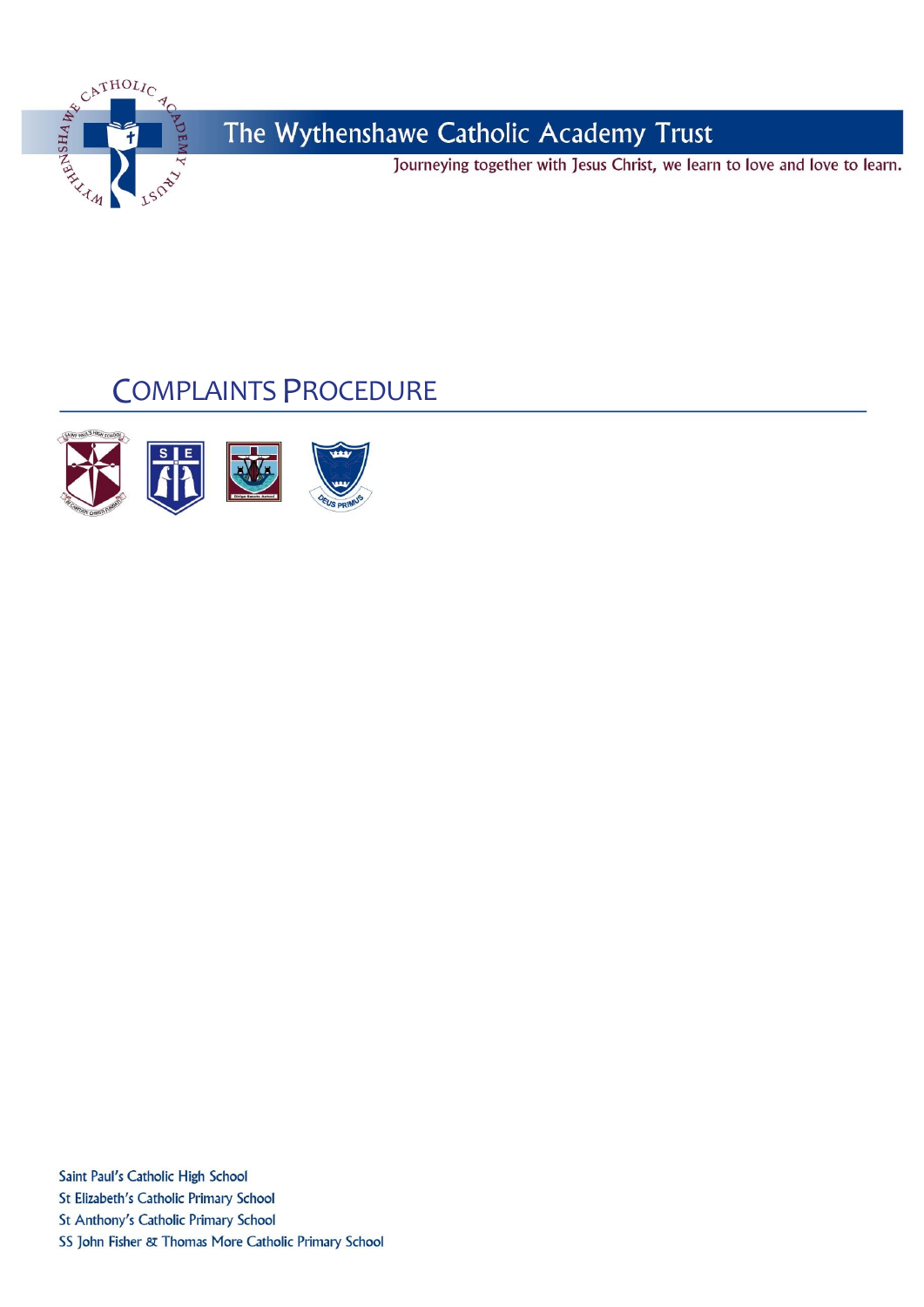| <b>Document Record</b>     |                                                                                                                                                                                                                                                                                                                                                                                                           |  |  |
|----------------------------|-----------------------------------------------------------------------------------------------------------------------------------------------------------------------------------------------------------------------------------------------------------------------------------------------------------------------------------------------------------------------------------------------------------|--|--|
| Title                      | <b>Complaints Procedure</b>                                                                                                                                                                                                                                                                                                                                                                               |  |  |
| Date                       | April 2021                                                                                                                                                                                                                                                                                                                                                                                                |  |  |
| <b>Supersedes</b>          | <b>WCAT Complaints Procedure June 2019</b>                                                                                                                                                                                                                                                                                                                                                                |  |  |
| Purpose                    | To meet our statutory obligations when responding to<br>complaints and ensure that a complaint by an<br>individual is managed efficiently at the appropriate<br>stage and resolved in a timely manner.<br>This procedure sets out a framework to establish<br>effective management of complaints taking into<br>account the requirements of the Trust to deliver an<br>effective education to its pupils. |  |  |
| Author                     | <b>Marion Fletcher</b>                                                                                                                                                                                                                                                                                                                                                                                    |  |  |
| <b>Review</b>              | April 2023                                                                                                                                                                                                                                                                                                                                                                                                |  |  |
| Date considered by WCAT    | April 2021                                                                                                                                                                                                                                                                                                                                                                                                |  |  |
| Date consulted with unions | Not required                                                                                                                                                                                                                                                                                                                                                                                              |  |  |
| Date adopted by WCAT       | April 2021                                                                                                                                                                                                                                                                                                                                                                                                |  |  |
| Date distributed           | April 2021                                                                                                                                                                                                                                                                                                                                                                                                |  |  |

Schools within the Wythenshawe Catholic Academy Trust:

- Saint Paul's Catholic High School
- St Anthony's Catholic Primary School
- SS John Fisher & Thomas More Catholic Primary School
- St Elizabeth's Catholic Primary School

This procedure will be published on the Trust's website.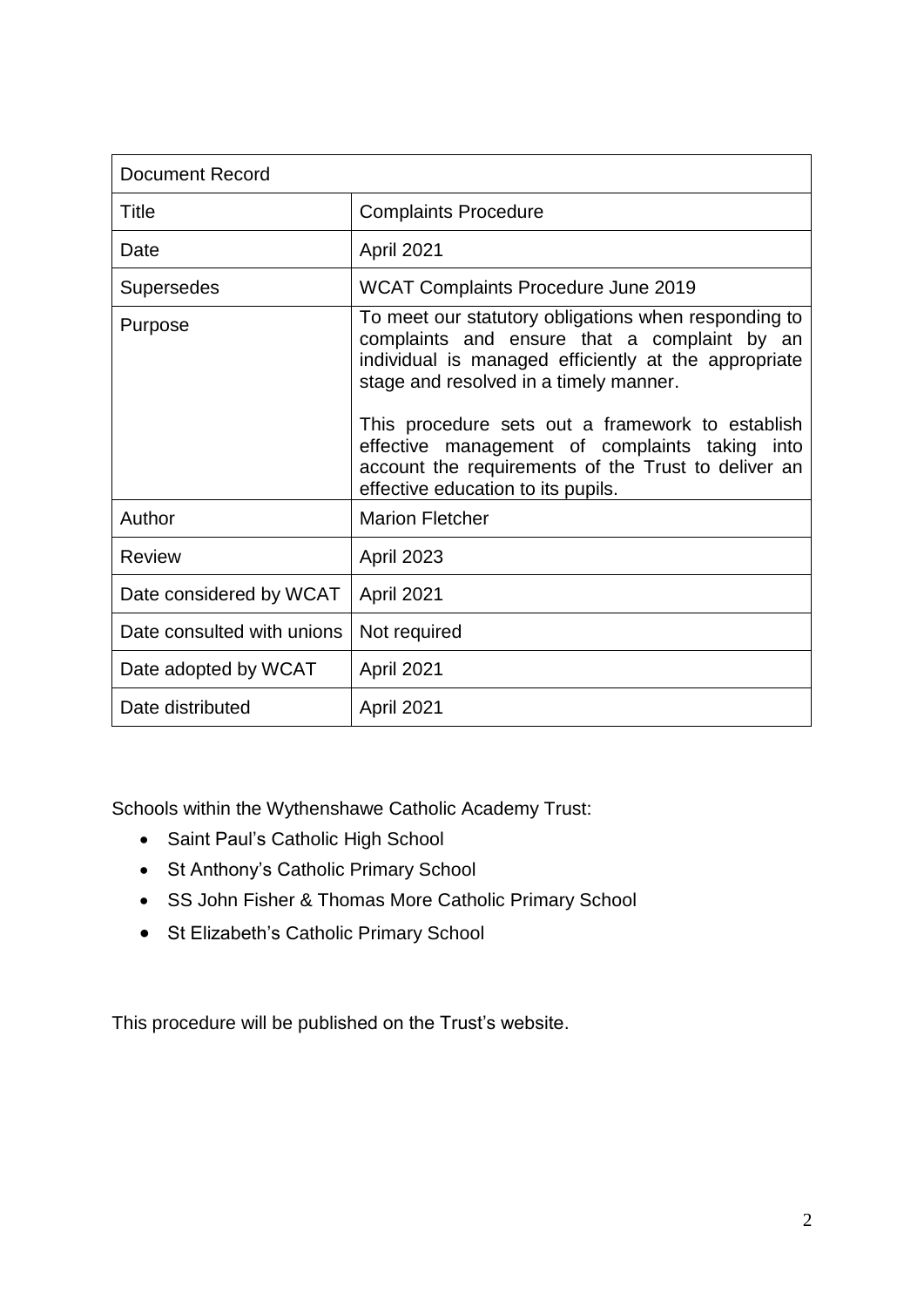# **Contents**

| Paragraph |                                                             | Page |
|-----------|-------------------------------------------------------------|------|
| 1.        | Introduction                                                | 4    |
| 2.        | Scope                                                       | 5    |
| 3.        | <b>Principles</b>                                           | 5    |
| 4.        | Complaints about the fulfilment of early years requirements | 6    |
| 5.        | Roles and responsibilities                                  | 6    |
| 6.        | Stages of the procedure                                     |      |
| 7.        | Stage 1 Informal resolution                                 | 8    |
| 8.        | Stage 2 Formal resolution                                   | 8    |
| 9.        | Stage 3 Appeal Hearing                                      | 9    |
| 10.       | Concluding the investigation into a complaint               | 10   |
| 11.       | <b>Timeframes</b>                                           | 11   |
| 12.       | Complaint campaigns                                         | 12   |
| 13.       | Retention of records                                        | 12   |

| Appendix A – Complaints outside of this procedure           | 13 |
|-------------------------------------------------------------|----|
| Appendix B – Serial, persistent and unreasonable complaints | 14 |
| Appendix C – Examples of unreasonable complaints            | 15 |
| Appendix D – Complaints form                                | 16 |
| Appendix E – Proceedings of the Appeal Hearing Panel        | 18 |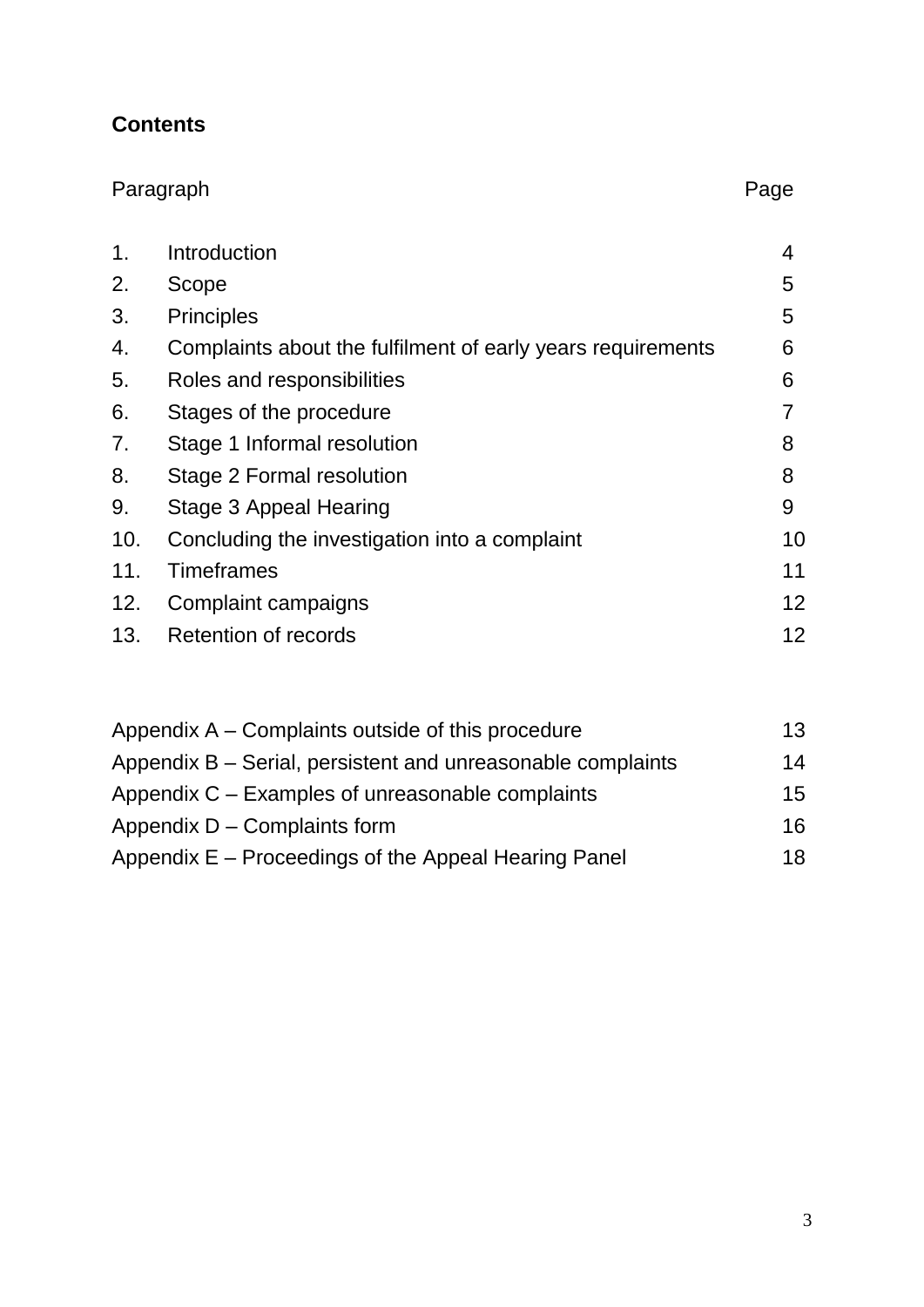#### 1. **Introduction**

- i. The Wythenshawe Catholic Academy Trust (referred to hereafter as the Trust) has developed a number of key policies and procedures to ensure that the principles of Catholic Social Teaching in relation to respect, objectivity and belief in the dignity of the individual become embedded into every aspect of school life and these policies and procedures are reviewed regularly in this regard.
- ii. The distinctiveness of a Catholic school is lived out through the care and respect shown for each other. All staff are principally responsible for a Catholic school's ability to put into effect its ethos, aims and projects.
- iii. The Trust will comply with the requirements of the Equality Act 2010 and is committed to ensuring that throughout the complaints process, no individual is disadvantaged or discriminated against in the application of this procedure because of the protected characteristics. These are age, disability, gender, gender reassignment, race, religion or belief, sexual orientation, pregnancy, maternity and marriage or civil partnership.
- iv. If the Trust becomes aware that the complainant has a disability at any stage of this process then reasonable adjustments will be considered to ensure that the complainant is not disadvantaged by this process.
- v. The Trust supports the creation of a safer culture to ensure the schools are an environment where everyone is safe and happy by reinforcing the safeguarding and well-being of children and young people in its care.
- vi. The Trust expects that most concerns can be resolved informally and that complaints are treated seriously and confidentially whether raised informally or formally. Guidance from the DfE explains the difference between a concern and a complaint as:
	- a concern is defined as *an expression of worry or doubt over an issue considered to be important for which reassurances are sought*; and
	- A complaint is defined as *an expression of dissatisfaction however made, about actions taken or a lack of action.*
- vii. The Trust recognises that many issues raised are concerns rather than complaints. The Trust will resolve concerns through day-to-day communication as far as possible.
- viii. The Trust will review any underlying issues raised by complaints with the school where appropriate and determine whether they can feed into the school improvement evaluation process.
- ix. The Trust will endeavor to consider and resolve complaints as quickly, and efficiently as possible and without the need to escalate to more formal procedures. However, where initial attempts to resolve the issue are unsuccessful and a resolution is not achieved and the person raising the complaint remains dissatisfied and wishes to take the matter further, the formal part of the procedure will be invoked.
- x. The Trust does not expect its employees to tolerate unacceptable behaviour and will take action to protect its employees from that behaviour, including that which is abusive, offensive or threatening.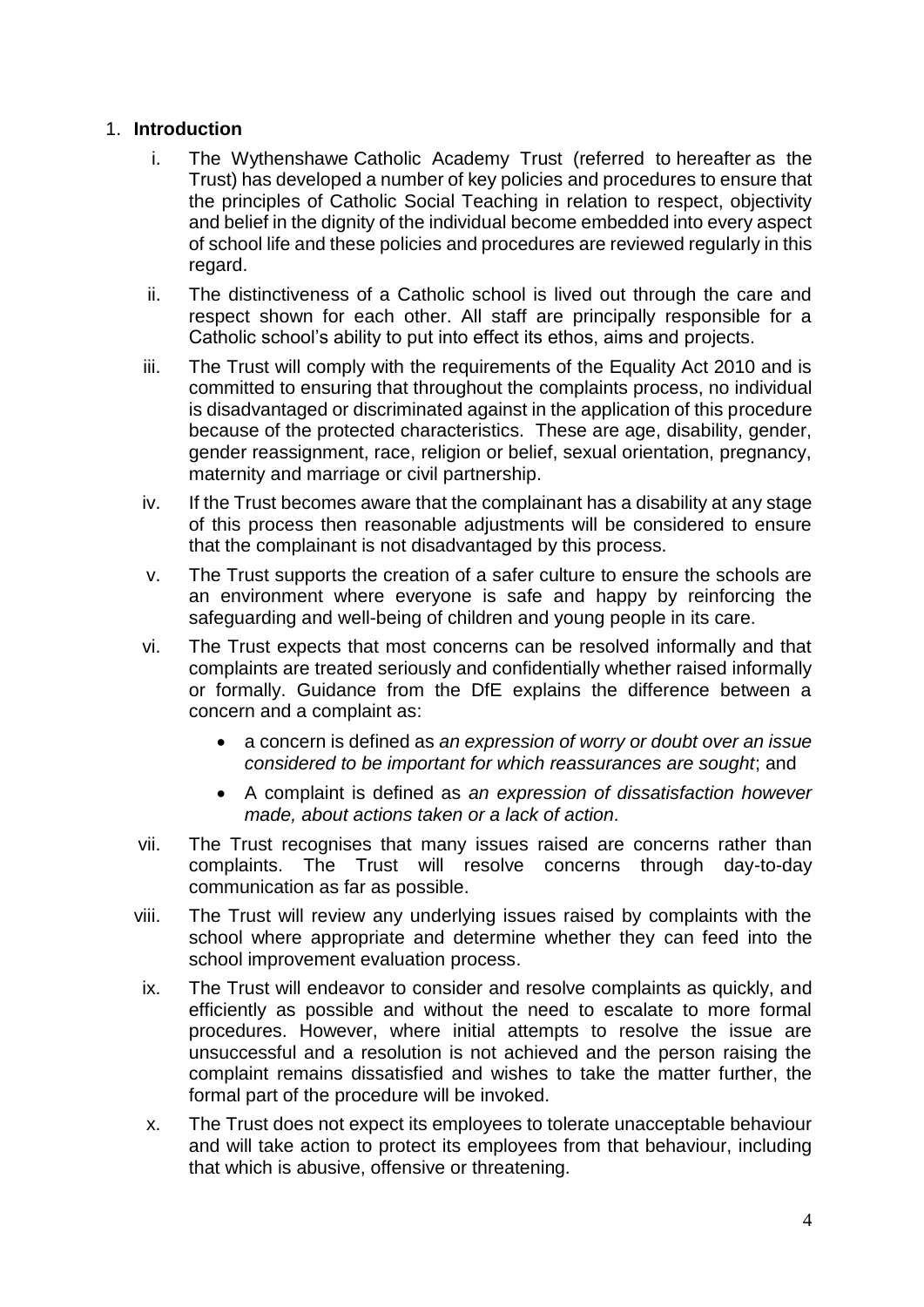#### 2. **Scope of the procedure**

- i. This procedure applies to all schools within the Trust. The schools in the Trust currently consist of Saint Paul's Catholic High School, St Anthony's Catholic Primary School, SS John Fisher & Thomas More Catholic Primary School and St Elizabeth's Catholic Primary School.
- ii. This procedure applies to parents, carers and guardians of children attending schools within the Trust, members of the public and visitors to any of the Trust sites.
- iii. For the avoidance of doubt, this procedure should not be used by employees of the Trust as separate procedures exist for employees to raise concerns, such as the Grievance Policy and Dignity at Work Policy.
- iv. Arrangements for handling complaints from parents of children with special educational needs (SEN) about the school's support are within the scope of this procedure and each school's SEN Policy. Such complaints should first be made to the class teacher, Social, Emotional and Mental Health Leader and Inclusion Manager, SENDCO or Headteacher as appropriate and they will then be referred to this procedure. The school's SEND policy and information report includes information about the rights of parents of pupils with disabilities who believe that our school has discriminated against their child.
- v. This procedure is compliant with 'The Education (Independent Schools Standards) Regulations 2014, Part 7 *'Manner in which complaints are handled'*. This requirement states that we must have and make available a written procedure to deal with complaints from parents of pupils at the school.
- vi. This procedure is in accordance with the Education and Skills Funding Agency (ESFA) guidance on creating a complaints procedure that complies with the above regulation and refers to the Department for Education's (DfE) good practice guidance on setting up complaints procedures.
- vii. This procedure is in accordance with the Trust's Funding Agreement and Articles of Association.
- viii. This procedure into account the Employment Rights Act 1996, the Equality Act 2010, the Data Protection Act 2018, the General Data Protection Regulation (2016/679 EU) and the Access to Medical Reports Act 1988.
- ix. Unless indicated otherwise, all references to "Governing Body" apply to school's Local Governing Body or Interim Management Board.

#### 3. **Principles**

- i. This procedure is designed to meet statutory obligations when responding to complaints and ensure that a complaint by an individual is managed efficiently at the appropriate stage and resolved in a timely manner.
- ii. The timescales in this procedure may be amended by mutual agreement. All parties will ensure however, that meetings, and any subsequent appeal meeting, progress as quickly as is reasonably possible for the benefit of all parties concerned. Please refer to Paragraph 11 for timescales.
- iii. Anonymous complaints will not be considered, nor will complaints not in scope of the procedure, of which examples can be found at Appendix A.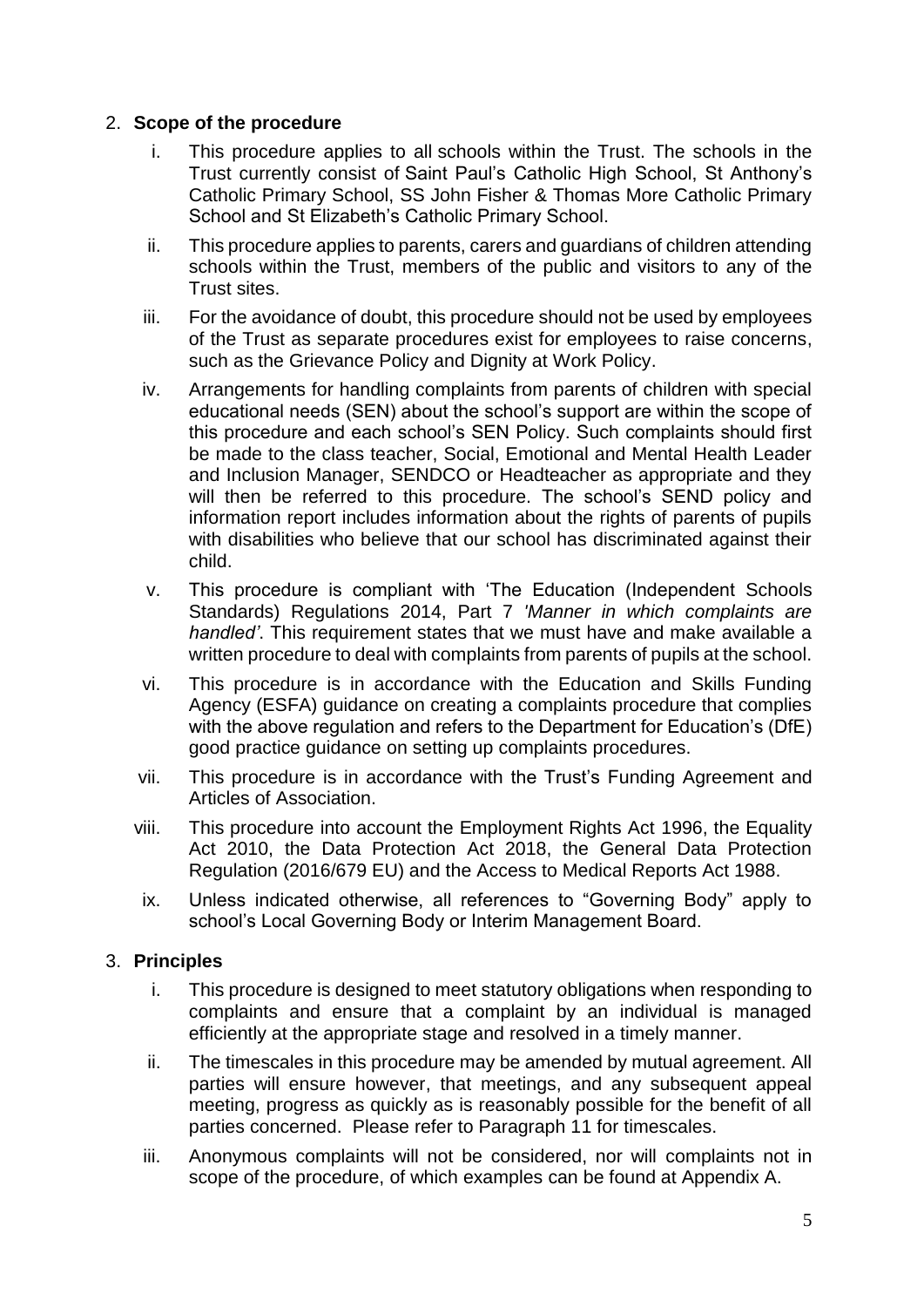- iv. Advice on how to deal with serial, persistent and unreasonable complaints can be found at Appendix B.
- v. A model complaints form can be found at Appendix C.
- vi. Should a complaint be referred to an Appeal Hearing Panel, the proceedings of the hearing can be found at Appendix D.

#### 4. **Complaints about our fulfilment of early years requirements**

- i. The school will investigate all written complaints relating to the school's fulfilment of the Early Years Foundation Stage requirements, and notify the complainant of the outcome within 28 days of receiving the complaint. The school will keep a record of the complaint and make this available to Ofsted on request. See paragraph 13 on retention of records.
- ii. Parents and carers can notify Ofsted if they believe that the school is not meeting Early Years Foundation Stage requirements, by calling 0300 123 4666, or by emailing [enquiries@ofsted.gov.uk.](mailto:enquiries@ofsted.gov.uk) An online contact form is also available at [https://www.gov.uk/government/organisations/ofsted#org-contacts.](https://www.gov.uk/government/organisations/ofsted#org-contacts)
- iii. The school will notify parents and carers if it becomes aware that the school is to be inspected by Ofsted. The Trust will also supply a copy of the inspection report to parents and carers of children attending the setting on a regular basis.

#### 5. **Roles and responsibilities**

- i. The Trust has delegated the overall responsibility for the effective operation of this procedure to the school's Local Governing Body or Headteacher as appropriate, in accordance with the nature of the complaint.
- ii. All stakeholders involved in a complaint process should comply with the terms of this procedure.
- iii. The Trust will:
	- Ensure that each school or governing body (depending on the nature and stage of the complaint) manages the complaint process in accordance with this procedure.
- iv. The Local Governing Body will:
	- Be responsible for monitoring the school's compliance with this procedure.
- v. The Headteacher will:
	- Ensure that the school responds and deals with complaints under the operation of this procedure.
- vi. The Complainant will:
	- Ensure that they follow this procedure and express their complaint in full as early as possible;
	- Co-operate with the school throughout this process and respond to deadlines and communication promptly;
	- Treat all those involved with respect and not publish details about the complaint on social media.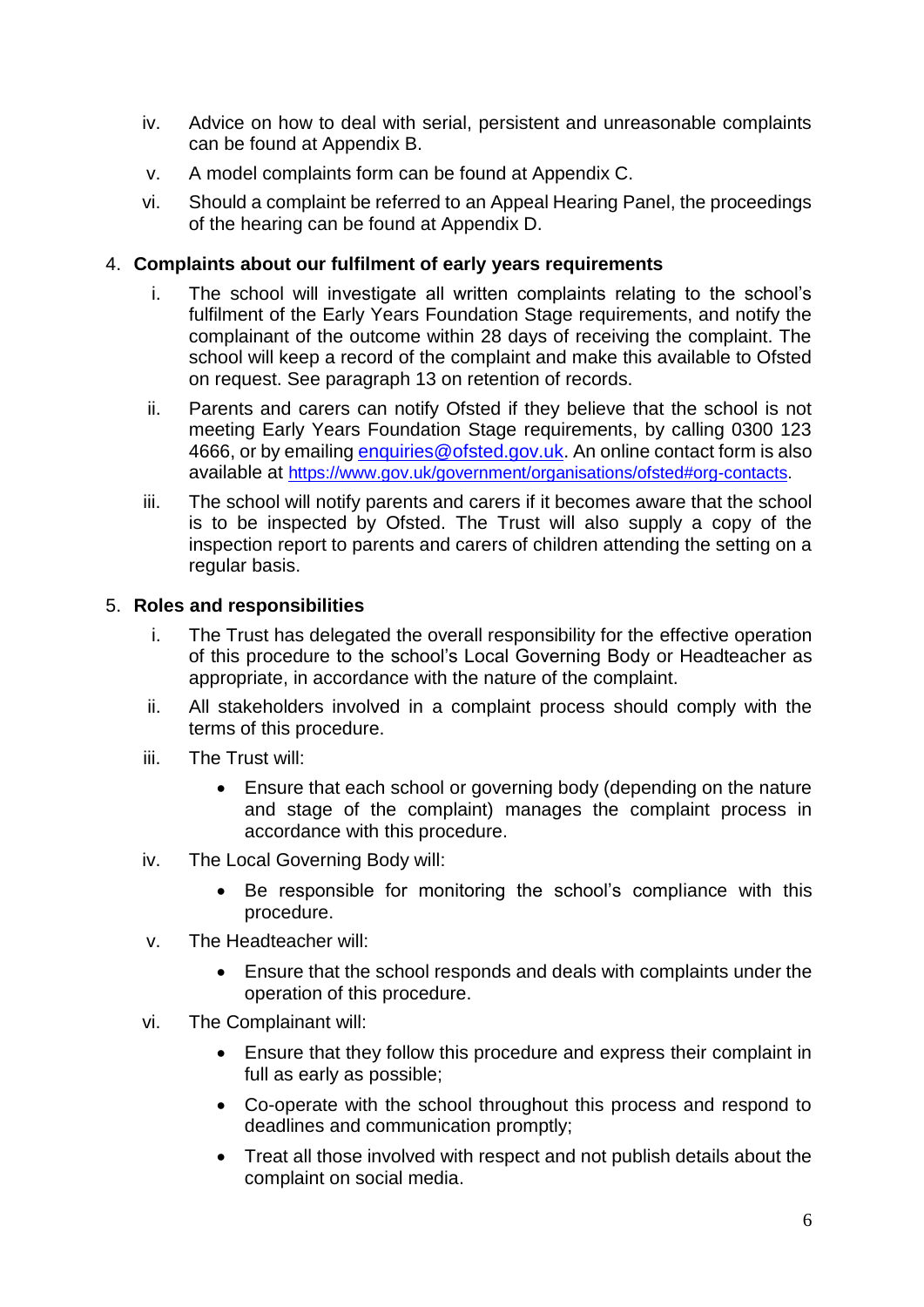- vii. The Investigator will:
	- Be impartial and non-adversarial and may be involved in Stages 1 and 2 of this procedure and will interview all relevant parties and keep notes;
	- Provide a comprehensive, transparent and fair consideration of the complaint and identify solutions and recommend courses of action to resolve problems.
- vii. The Panel Clerk will:
	- Be the point of contact for the complainant for the panel meeting;
	- Facilitate a hearing, set the date, time and venue;
	- Collate any written material and circulate the relevant papers and evidence to all parties in advance of the hearing;
	- Liaise with the complainant, staff members, the Headteacher, Chair of Governors and Appeal Panel to ensure the smooth running of the complaints procedure.
- viii. The Panel Chair will:
	- Ensure the panel is open-minded and acts independently and that no member of the panel has an external interest in the outcome of the proceedings or any involvement in an earlier stage of the procedure;
	- Ensure that all parties see the relevant information, understand the purpose of the committee and that they are allowed to present the case;
	- Ensure that everyone is treated with respect throughout;
	- Ensure that issues are addressed and the key findings of fact are made.
- ix. The Appeal Panel will:
	- Be aware that the aim of the hearing, which will be held in private, will always be to resolve the complaint and achieve reconciliation between the school and the complainant;
	- Comprise of three non-staff governors or other appropriate suitably skilled individuals from within the Trust;
	- One panel member will be completely independent of the management and running of the school or the Trust, usually a Governor from another school;
	- Be impartial to the complaint and not have had a prior involvement in the complaint or in the circumstances surrounding it.

Note: In the exceptional event that there are insufficient numbers of Directors or Governors available to participate in a Panel, the Trust may appoint associate members solely to participate in the appropriate Panel.

#### 6. **Stages of the procedure**

i. The Trust has determined that there are three stages in this procedure. This procedure intends to try and deal with the complainant, to the satisfaction of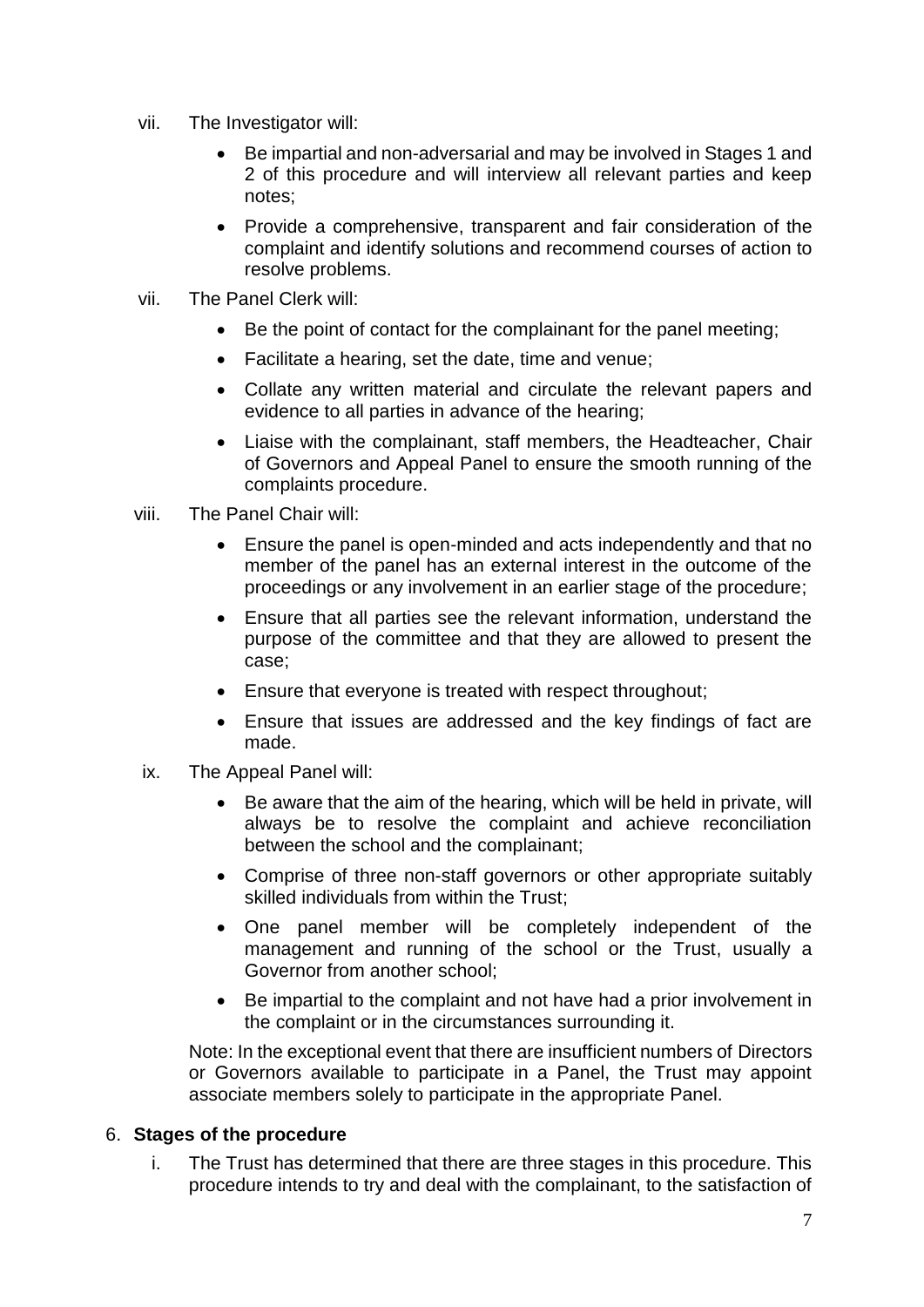the complainant, at the earliest possible stage. Only if the complaint cannot be resolved informally would it be escalated to the formal stage. Only if the complaint cannot be subsequently resolved at the formal stage should it be escalated to an Appeal Panel.

- ii. At each stage of the complaints procedure the investigator responsible will consider:
	- What has happened;
	- Who was involved;
	- What the complainant feels would put things right; and
	- How the complaint may be resolved.
- iii. In considering how a complaint may be resolved the investigator will give due regard to the seriousness of the complaint.

### 7. **Stage 1 Informal Resolution**

- i. A meeting will be held with the complainant with the intention of providing an informal resolution to the complaint, without the need to resort to the formal stage of the procedure as many enquiries and concerns can be satisfactorily dealt with informally. An appropriate member of staff such as a class teacher, member of SLT, of Deputy Headteacher may also attend the meeting as appropriate.
- ii. If the matter requires further investigation or the individual needs to establish the facts, they may meet the complainant again to discuss or resolve the matter directly or may provide a written response, including a full explanation of the decision and the reasons for it. Where appropriate an explanation of what the school will do to resolve the issue will be included.
- iii. If the complaint is not resolved informally, it will be escalated to a formal complaint.
- iv. A written record of the complaint and the date on which it was received will be kept and if appropriate, a record of all meetings and interviews held in relation to the complaint. Please refer to paragraph 14 for record retention.

#### 8. **Stage 2 Formal Resolution**

- i. The complaint is put in writing using the form at Appendix C to the Headteacher or other appropriate person and/or the subject of their complaint. The complainant should provide details such as relevant dates, times and the names of witnesses of events alongside copies of any relevant documents, and what they feel would resolve the complaint.
- ii. Complaints made against a Headteacher will be investigated by a suitably skilled and impartial member of the Governing Body.
- iii. Complaints made against a member of the Governing Body will be investigated by a suitably skilled and impartial member of the Governing Body.
- v. Complaints made against the Chief Executive Officer (CEO) should be made to the Chair of the Trust Board who will investigate the complaint.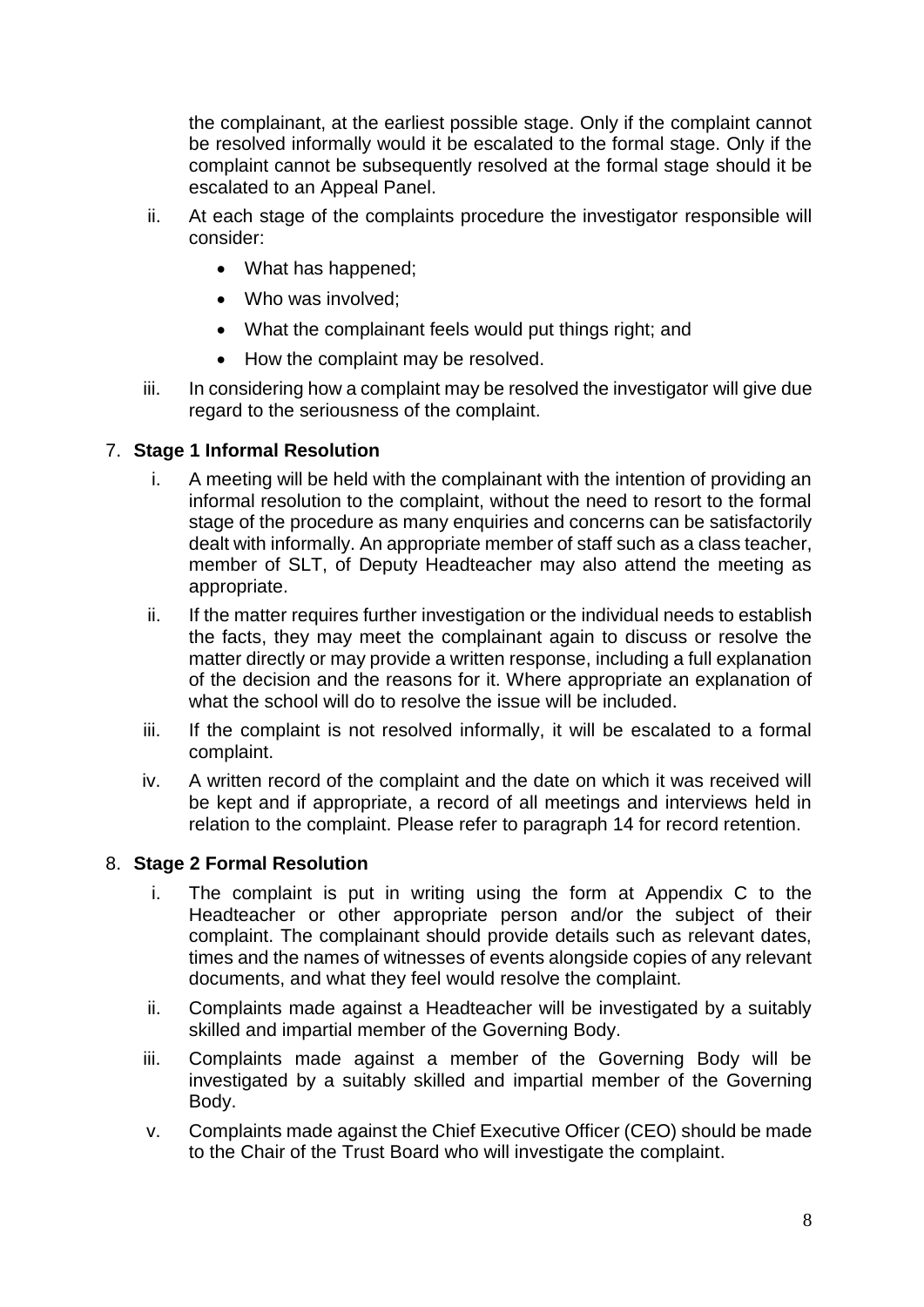- vi. Complaints made against a member of the Trust's Central Team should be made to the CEO who will investigate the complaint.
- iv. Complaints made jointly against a Chair and Vice Chair will be investigated by the entire or majority Governing Body or an independent investigator appointed by the Governing Body or Diocese.
- v. If the complainant needs assistance raising a formal complaint, they can contact the school office in person or by phone or e-mail or can ask a third party to act on their behalf.
- vi. The Headteacher or other appropriate person will offer the complainant an opportunity to meet with them to clarify concerns, seek a resolution and give the complainant an opportunity to provide additional information. The complainant may be accompanied at the meeting and should inform the school who their chosen companion will be in advance of the meeting. In certain circumstances, the school may need to refuse a request for a particular individual to attend any such meeting, for example, if there is a conflict of interest. If this is the case, the school will notify the complainant as soon as they are aware, so that the complainant has the opportunity to arrange alternative accompaniment.
- vii. The school will endeavor to resolve any formal complaints within 10 working days of them being raised, except where they are raised during school holidays. Please see paragraph 10 for timeframes.
- viii. Once the facts of the complaint have been established and investigated, the complaint will be provided with a written response, including a full explanation of the decision and the reasons for it no later than 10 working days after the date of the meeting to discuss the matter. Where appropriate an explanation of what the school will do to resolve the issue will be included in the letter.
- ix. If the complainant is dissatisfied with the result at stage 2, they should notify the Chair of Governors or other appropriate person, in writing within 10 working days of receiving the Headteacher's written response.
- x. A written record will be kept the complaint and the date on which it was received and a record of all meetings and interviews held in relation to the complaint.

#### 9. **Stage 3 Appeal Panel**

- i. The complaint is put in writing to the Chair of the Governing Body or other appropriate person, who will arrange for a Clerk and the complaint to be heard by an Appeal Panel. The Clerk will need the details of the complaint as set out above, as well as details from the complainant on how they feel the previous stage of the procedure has not addressed their complaint sufficiently, and what they feel would resolve the complaint.
- ii. Complaints made jointly against a Chair and Vice Chair will be heard by the Trust Board or a committee of independent Governors, sourced from the Diocese if appropriate or necessary.
- iii. The Hearing will normally be convened within 15 working days following escalation from stage 2 except where they are raised during school holidays.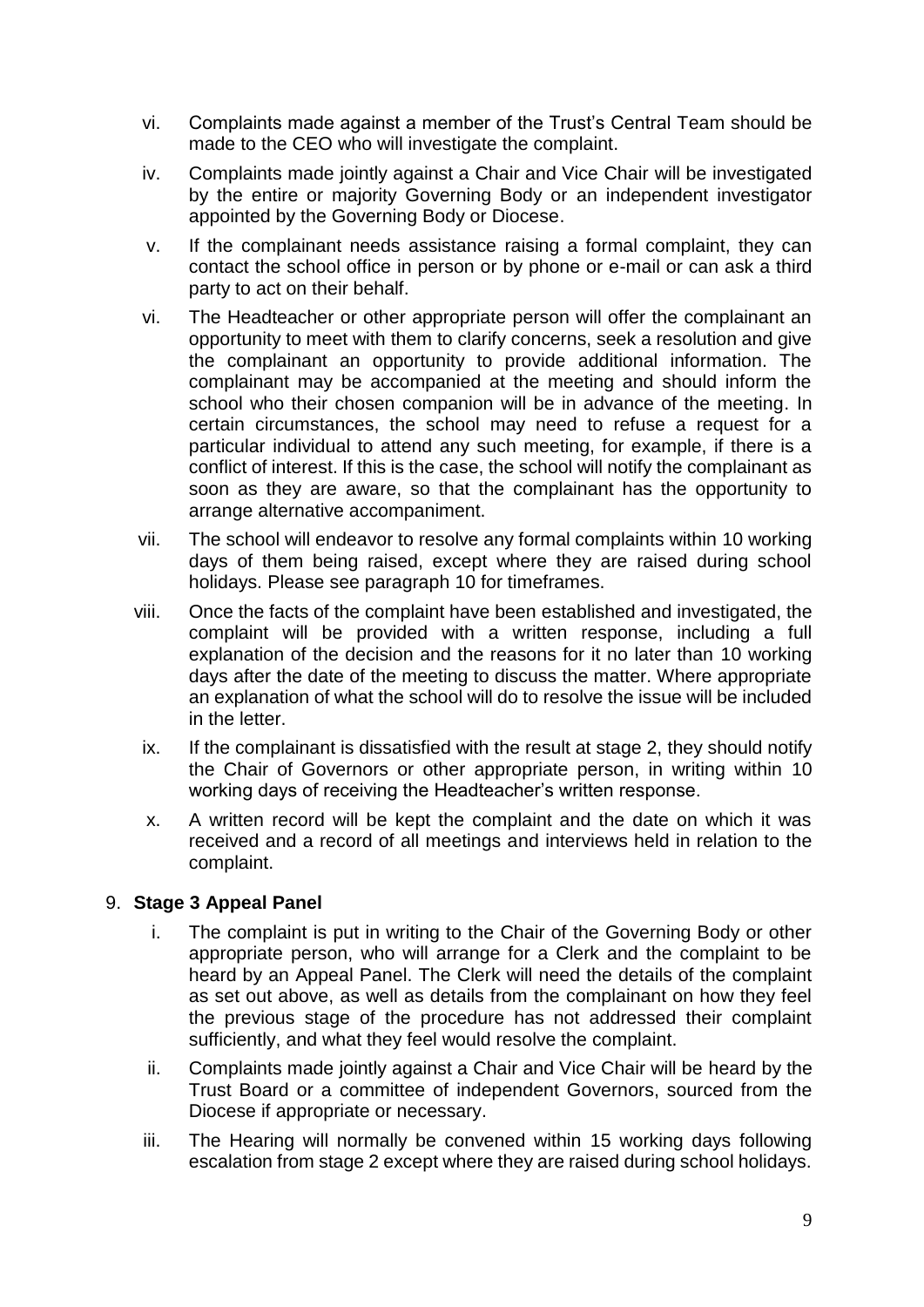- iv. The complainant will be given reasonable notice of the date of the review panel; however, the review panel reserves the right to convene at their convenience rather than that of the complainant. If the complainant rejects the offer of three proposed dates without good reason, the clerk will set a date. The hearing will go ahead using written submissions from both parties.
- v. The complainant is entitled to be accompanied at a panel hearing if they wish by a person who has a reasonable interest in the appeal and whose contribution would assist the Appeal Panel in their decision making. Legal representation will not normally be appropriate.
- vi. If the complainant or Headteacher wishes to submit any documentation to be considered, the evidence will be initially sent to the Clerk, who will circulate the documentation to all parties, including the Appeal Panel along with the order of proceedings at Appendix D. All written evidence must be received by the Clerk no later than 10 working days in advance of the hearing. The Clerk will ensure distribution of the evidence to all parties no later than 5 working days in advance of the hearing.
- vii. The complainant will be notified of the outcome in writing as soon as possible, but in any event, within 5 working days of the panel meeting.
- viii. The findings of an Appeal Panel are final.

#### 10.**Concluding the investigation**

- i. At any stage during the investigation, there may be occasions where in order to bring the complaint to a resolution the complainant may be offered any of the following:
	- An explanation;
	- An apology;
	- An admission that the situation could have been handled differently or better;
	- An appropriate redress where necessary;
	- Reassurance of steps that have been taken to prevent a recurrence of the relevant events;
	- Recommend a review to the Trust's policies or procedures in light of the complaint.
- ii. When the investigation has been concluded the complainant and/or the member of staff concerned will be informed in writing of the outcome. This may be to the effect that:
	- There is insufficient evidence to reach a conclusion, so the complaint cannot be upheld;
	- The evidence did not substantiate the concern, so the complaint cannot be upheld;
	- The complaint was substantiated in part or full. A brief description should then be given of the remedial action being taken by the school as a consequence of the complaint;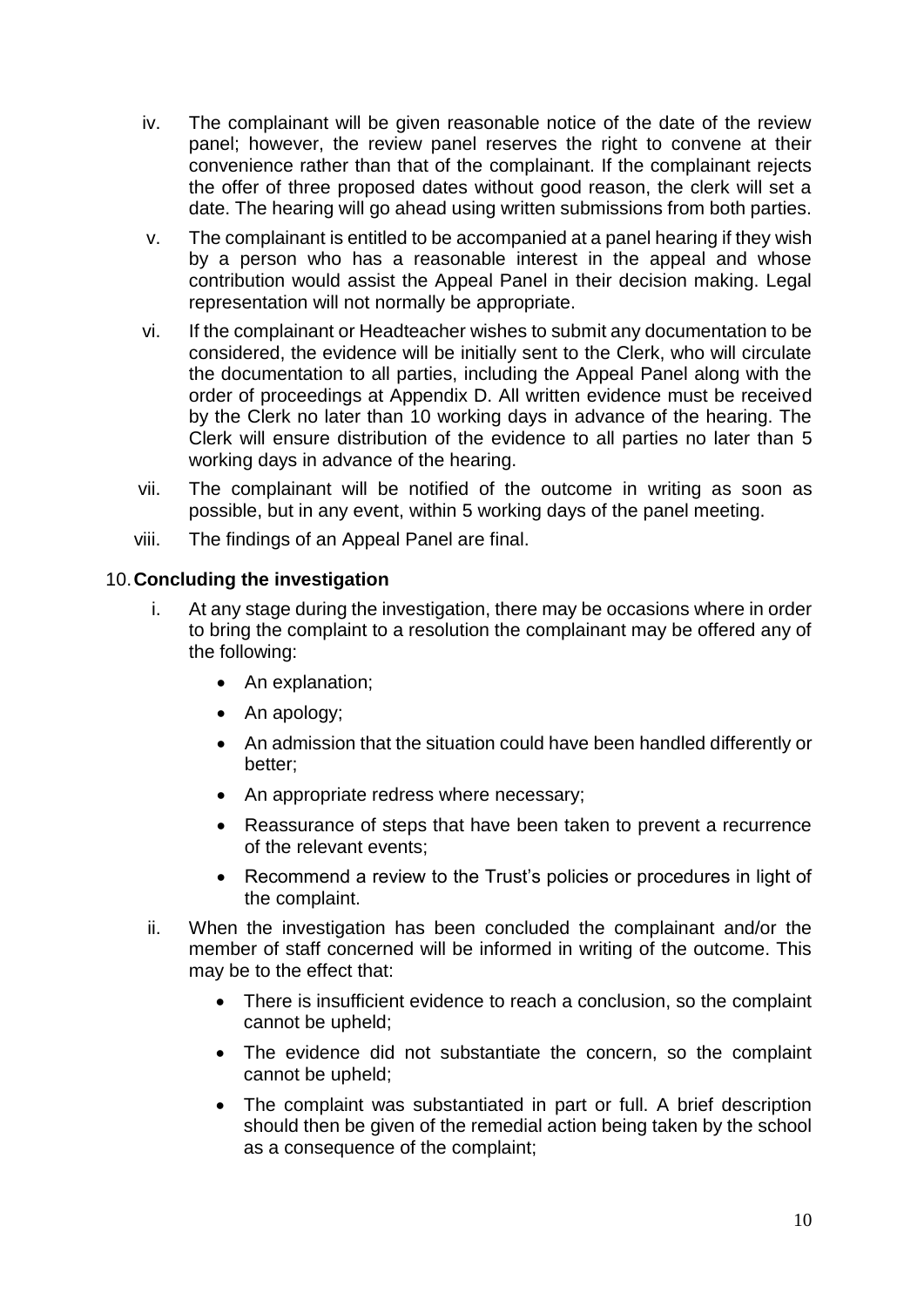- Details of the investigation or of any disciplinary procedures to be taken against a third party cannot be released;
- The matter has been fully investigated and as a consequence further confidential procedures are being pursued.
- iii. If no further communication is received from the complainant within 10 working days of receipt of the outcome letter, it is deemed the complaint has been resolved and is closed.
- iv. If a complaint has been through all stages of the school's complaints procedure but the complainant remains dissatisfied, they can ask the ESFA to review the handling of the complaint. The ESFA will check whether the complaint has been dealt with properly by the school. The ESFA will not overturn a school's decision about a complaint. However, it will look into:
	- Whether there was undue delay or the school did not comply with its own complaints procedure;
	- Whether the school was in breach of its funding agreement with the secretary of state;
	- Whether the school has failed to comply with any other legal obligation.
- v. If the school did not deal with the complaint properly, it may be asked to reinvestigate the complaint. If the school's complaints procedure is found to not meet regulations, the school will be asked to correct its procedure accordingly. For more information or to refer a complaint, see the following webpage<https://www.gov.uk/complain-about-school> This information will be included in the outcome letter to the complainant.
- vi. If the complainant is unsatisfied with the outcome of the school's complaints procedure and the complaint is regarding the school not meeting standards set by the DfE in any of the following areas, the complainant can refer their complaint to the DfE:
	- Education;
	- Pupil welfare and health and safety;
	- School premises:
	- Staff suitability;
	- Making information available to parents;
	- The spiritual, moral, social or cultural development of pupils.
- viii. The DfE will consider reports of a major failure to meet the standards. Where appropriate, it can arrange an emergency inspection to look at pupil welfare and health and safety, and make sure that the school deals with serious failings. For more information or to refer a complaint, see the following webpage:<https://www.gov.uk/complain-about-school>

#### **Timeframes**

i. Every complaint shall receive fair and proper consideration and a timely response but in order for the school to investigate a complaint, it needs to be made as soon as possible after an incident arises and within 3 months of an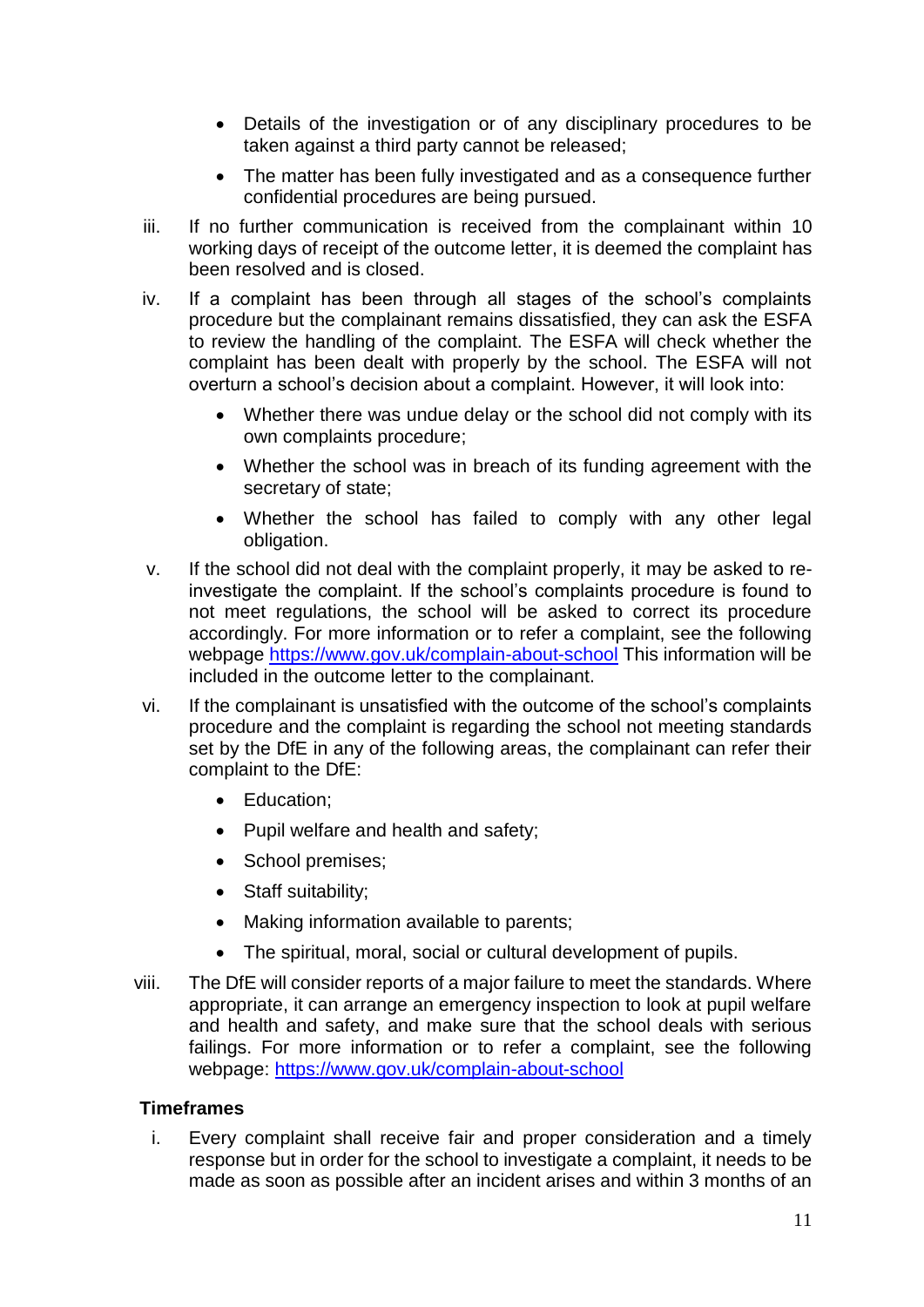event. Exceptions may be considered where there are valid reasons for not making a complaint within this timeframe.

- ii. Upon receipt of a written complaint, an acknowledgement will be sent in writing within 3 working days.
- iii. It is expected that most issues would be resolved at stages 1 and 2 of the procedure within 10 working days of receipt of the complaint, or escalation from stage 1 to stage 2 within 10 further working days.
- iv. If the matter proceeds to stage 3 of the procedure it is expected that the matter will be addressed within 15 working days of the matter being escalated from stage 2.
- v. Should any stage require more time then the school will inform the complainant of this in writing as soon as this is known, together with details of the new time limits and explain the reason for the delay.
- vi. The school will endeavor to resolve any informal concerns or complaints within 10 working days of them being raised, except where they are raised during school holidays. In these cases, the school consider the complaint to have been received on the first day after the holiday period and will strive to resolve the complaint as soon as possible.
- vii. Intervention of parallel investigations relevant to the complaint by the Police or other outside agencies may cause variation to the time scales.

#### 11.**Complaint Campaigns**

i. Where the school receives a large volume of complaints about the same topic or subject, especially if these come from the same complainants unconnected with the school, the school may respond by publishing a single response on its website or sending a template response to all complainants.

#### 12.**Retention of records**

- i. The school will retain records of all correspondence and statements relating to individual complaints at all stages of the process. These records will be kept confidential and will only be viewed by those involved in investigating the complaint or the Appeal Panel. The exceptions to this are where:
	- The Secretary of State or a body conducting an inspection under Section 109 of the 2008 Act requests access to them;
	- The complainant requests access to records through a freedom of information request (FOI), or through a subject access request (SAR) under the terms of the General Data Protection Regulation (GDPR) and the Data Protection Act 2018.
	- The material must be made available during a school inspection.
	- There is an applicable lawful basis under the GDPR for extending the retention period.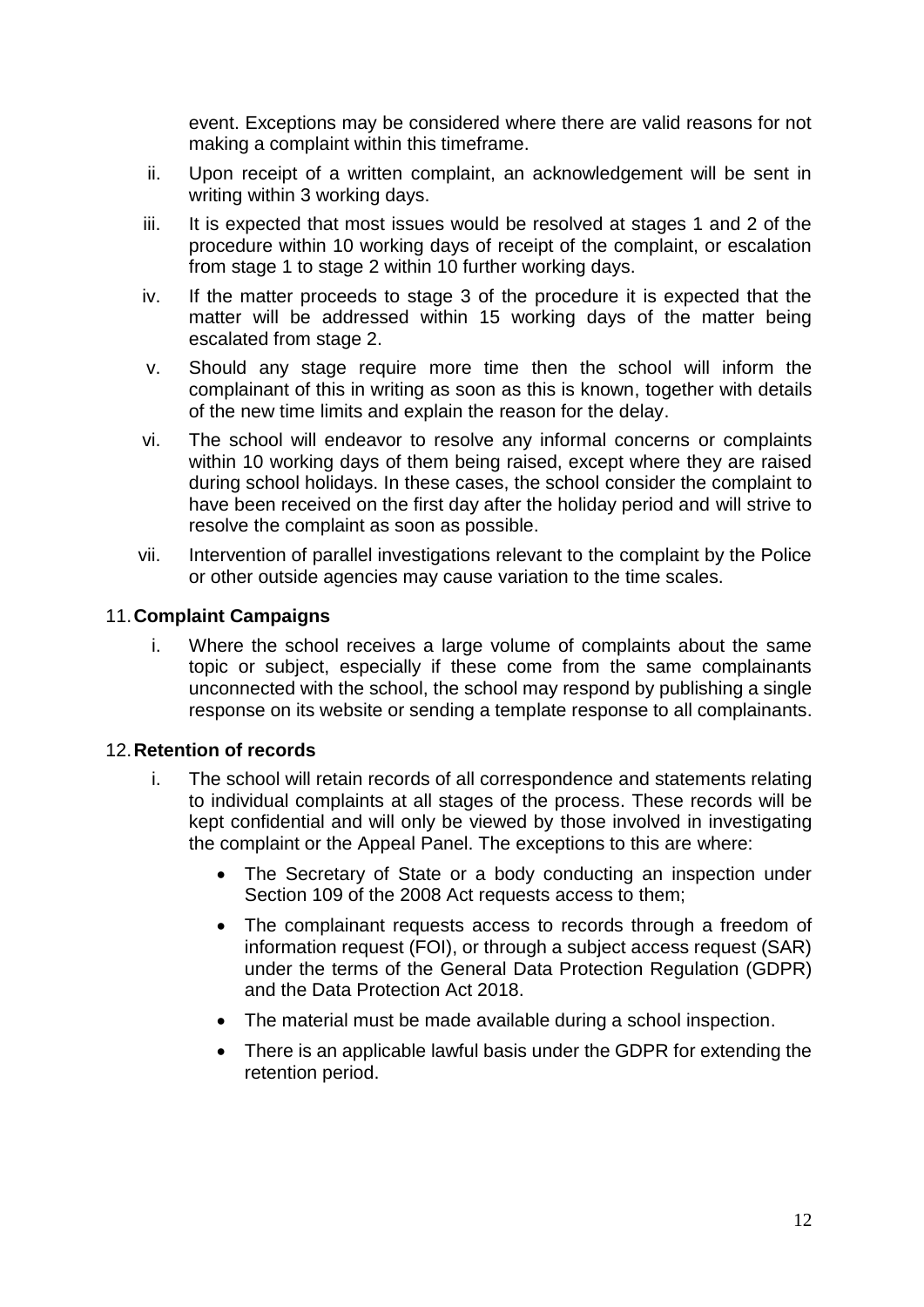

Journeying together with Jesus Christ, we learn to love and love to learn.

## **Appendix A Complaints outside of this procedure**

This complaints procedure covers all complaints about any provision of facilities or services that a school provides with the exceptions listed below, for which there are separate (statutory) procedures

| <b>Exceptions</b>                                                                                                                                                                                                | Who to contact                                                                                                                                                                                                                                                                                                                                                                                                             |
|------------------------------------------------------------------------------------------------------------------------------------------------------------------------------------------------------------------|----------------------------------------------------------------------------------------------------------------------------------------------------------------------------------------------------------------------------------------------------------------------------------------------------------------------------------------------------------------------------------------------------------------------------|
| • Admissions to schools<br>• Statutory assessments of Special Educational<br>Needs (SEN)<br>· School re-organisation proposals<br>• Matters likely to require a Child Protection<br>Investigation (Safeguarding) | Concerns should be raised direct with local<br>authorities (LA). For school admissions, it<br>will depend on who is the admission<br>authority (either the school or the LA).<br>Complaints about admission appeals for<br>maintained schools are dealt with by the<br>Local Government Ombudsman.                                                                                                                         |
| • Exclusion of children from school                                                                                                                                                                              | Further information about raising concerns<br>about exclusion can be found at:<br>www.gov.uk/school-discipline-<br>exclusions/exclusions.                                                                                                                                                                                                                                                                                  |
| • Whistleblowing                                                                                                                                                                                                 | Schools have an internal whistleblowing<br>procedure for their employees and<br>voluntary staff. Other concerns can be<br>raised direct with Ofsted by telephone on:<br>0300 123 3155, via email at:<br>whistleblowing@ofsted.gov.uk or by writing<br>to: WBHL, Ofsted Piccadilly Gate Store<br>Street Manchester M1 2WD. The<br>Department for Education is also a<br>prescribed body for whistleblowing in<br>education. |
| • Staff grievances and disciplinary procedures                                                                                                                                                                   | These matters will invoke the school's<br>internal grievance procedures.<br>Complainants will not be informed of the<br>outcome of any investigation.                                                                                                                                                                                                                                                                      |
| • Complaints about services provided by other<br>providers who may use school premises or<br>facilities.                                                                                                         | Providers should have their own<br>complaints procedure to deal with<br>complaints about service. They should be<br>contacted direct.                                                                                                                                                                                                                                                                                      |



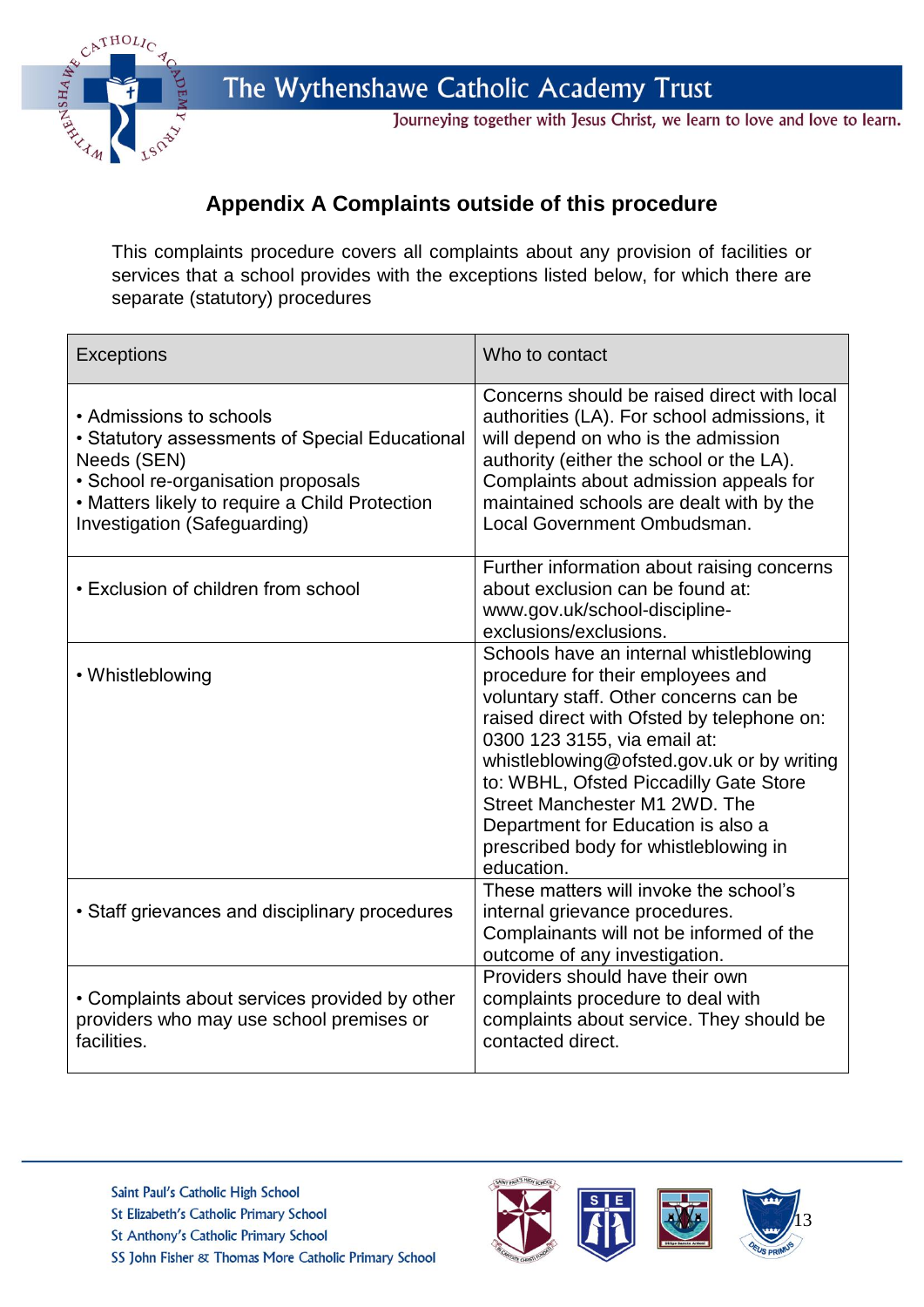

Journeying together with Jesus Christ, we learn to love and love to learn.

## **Appendix B Serial, persistent and unreasonable complaints**

The school will do its best to be helpful to people who contact them with a complaint. The purpose of this procedure is to identify all the facts that are pertinent to the complaint so that it can be resolved to the satisfaction of the complainant. However, there may be occasions when, despite all stages of the complaint procedure having been followed, the complainant remains dissatisfied.

In situations where the school recognises it has done everything it can in response to a complaint it will weigh up whether it is a poor use of schools' time and resources to reply to repeated letters, emails or telephone calls making substantially the same points.

If the complainant then tries to reopen the same issue, the school will inform them in writing that the procedure has been exhausted and that the matter is now closed.

If the complainant contacts the school again on the same issue, then the correspondence may be viewed as 'serial' or 'persistent'. If the complainant continues to contact the school in a disruptive way, we may put strategies in place such as:

- Give the complainant a single point of contact via an e-mail address;
- Limit the number of times the complainant can make contact;
- Ask the complainant to engage a third party to act on their behalf;
- Put any other appropriate strategy in place.

CATHOLIC

Once the school has decided that it is appropriate to stop responding, they will inform the complainant through a hard copy letter. The school will stop responding in the following situations:

- The school has taken every reasonable step to address the complainant's needs;
- The complainant has been given a clear statement of the school's position and their options (if any);
- The complainant is contacting the school repeatedly but making substantially the same points each time;
- The school has reason to believe the individual is contacting them with the intention of causing disruption annoyance or inconvenience and has been advised of this belief by letter, email or telephone call;
- The complainant's letters/emails/telephone calls are often or always harassing, prolific, defamatory abusive or aggressive;
- The complainant contacts the school repeatedly but making substantially the same points each time;
- The complainant makes insulting personal comments about or threats towards staff.

In certain circumstances and if a complainant persists to the point that the school considers it to constitute harassment, legal advice will be sought as to the next steps. In some cases, injunctions and other court orders may be issued to complainants because of their behaviours.





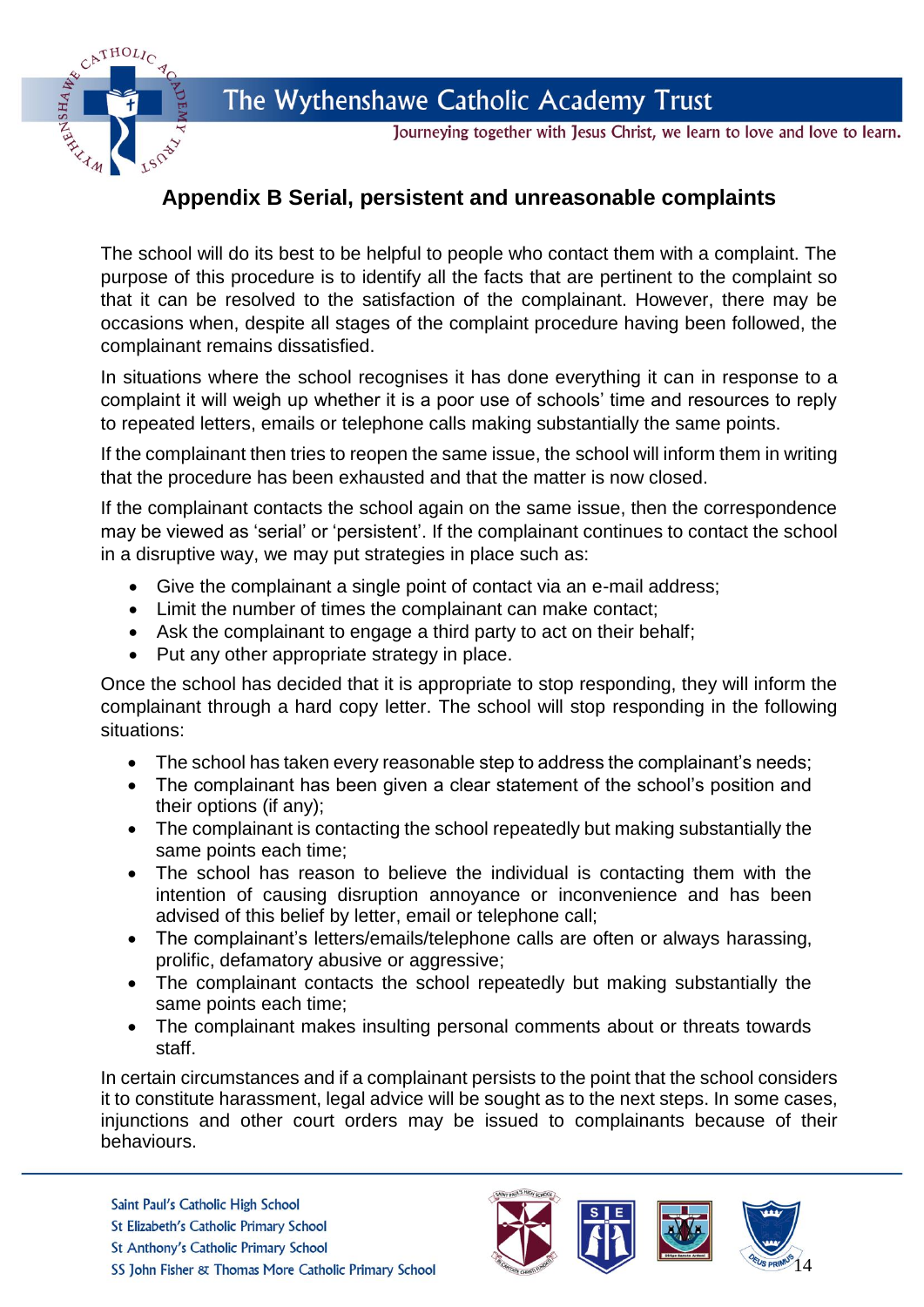



Journeying together with Jesus Christ, we learn to love and love to learn.

## **Appendix C Examples of complaints that may be regarded as unreasonable**

- Refuses to specify the grounds of a complaint or the outcomes sought by raising the complaint, despite offers of assistance from the Trust's staff;
- Refuses to co-operate with the complaints investigation process while still wishing their complaint to be resolved;
- Refuses to accept that certain issues are not within the despite having been provided with information about the scope of this complaints procedure;
- Insists on the complaint being dealt with in ways which are incompatible with the adopted complaints procedure or with good practice;
- Introduces trivial or irrelevant information which the complainant expects to be taken into account and commented on, or raises large numbers of detailed but unimportant questions, and insists they are fully answered, often immediately and to their own timescales;
- Makes unjustified or what may appear to be groundless complaints about staff who are trying to deal with the complaint and seeks to have them replaced;
- Changes the basis of the complaint as the investigation proceeds and/or denying statements he/she made at an earlier stage;
- Introducing new information which the complainant expects to be taken into account and commented on, or raising large numbers of detailed questions which are particularly time consuming and costly to respond to and insisting they are all fully answered;
- Electronically recording meetings and conversations without the prior knowledge and consent of the persons involved;
- Repeatedly makes the same complaint (despite previous investigations or responses concluding that the complaint is groundless or has been addressed);
- Refuses to accept the findings of the investigation into that complaint where the school's complaint procedure has been followed;
- Seeks an unrealistic outcome;
- Makes excessive demands on the time and resources of staff whilst a complaint is being looked into, by for example excessive telephone calls or sending emails to numerous school staff, writing lengthy complicated letters every few days and expecting immediate responses.

A complaint may also be considered unreasonable if the person making the complaint does so either face-to-face, by telephone or in writing or electronically:

- Maliciously;
- Aggressively or using threats, intimidation or violence;
- Using abusive, offensive or discriminatory language;
- Knowing it to be false or using falsified information;
- Publishing unacceptable information in a variety of media such as in social media websites and newspapers.





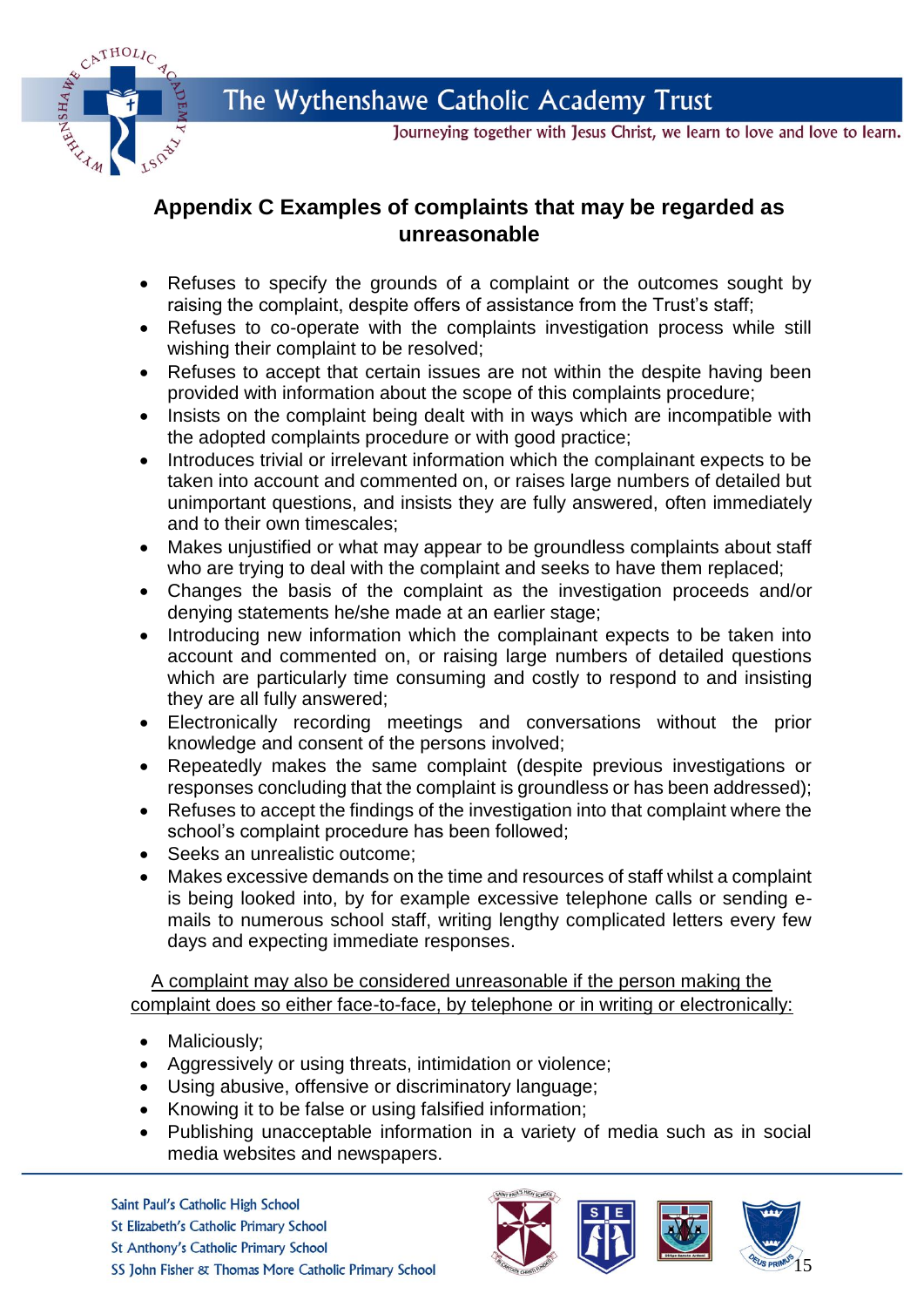

Journeying together with Jesus Christ, we learn to love and love to learn.

# **Appendix D Complaints Form**

Please complete and return to the school who will acknowledge receipt and explain what action will be taken

1. Basic Information

Your name:

Pupil's name (if applicable):

Your relationship to the pupil:

Address:

Day time telephone number:

2. Please give specific details of your complaint.





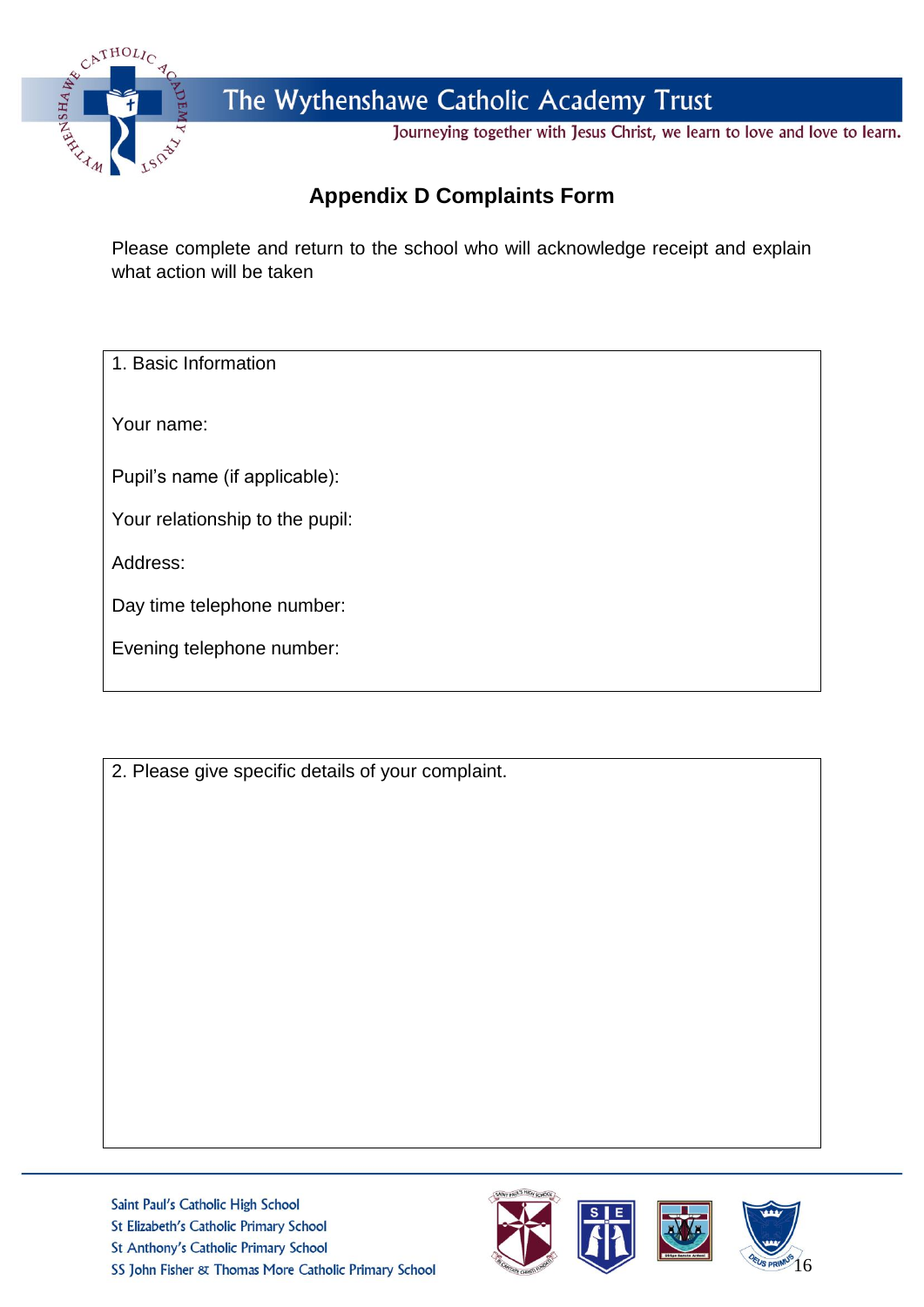

Journeying together with Jesus Christ, we learn to love and love to learn.

3. What action, if any, have you already taken to try and resolve your complaint. (Who did you speak to and what was the response)?

4. What actions do you feel might resolve the problem at this stage?

5. Are you attaching any paperwork? If so, please give details.

Signature: \_\_\_\_\_\_\_\_\_\_\_\_\_\_\_\_\_\_\_\_\_\_\_\_\_\_\_\_\_\_\_\_\_\_\_\_\_\_\_\_\_\_\_\_\_\_\_\_\_\_\_\_\_\_\_\_\_\_.

Date:\_\_\_\_\_\_\_\_\_\_\_\_\_\_\_\_\_\_\_\_\_\_\_\_\_\_\_\_\_\_\_\_\_\_\_\_\_\_\_\_\_\_\_\_\_\_\_\_\_\_\_\_\_\_\_\_\_\_\_\_\_\_.

Saint Paul's Catholic High School St Elizabeth's Catholic Primary School St Anthony's Catholic Primary School SS John Fisher & Thomas More Catholic Primary School